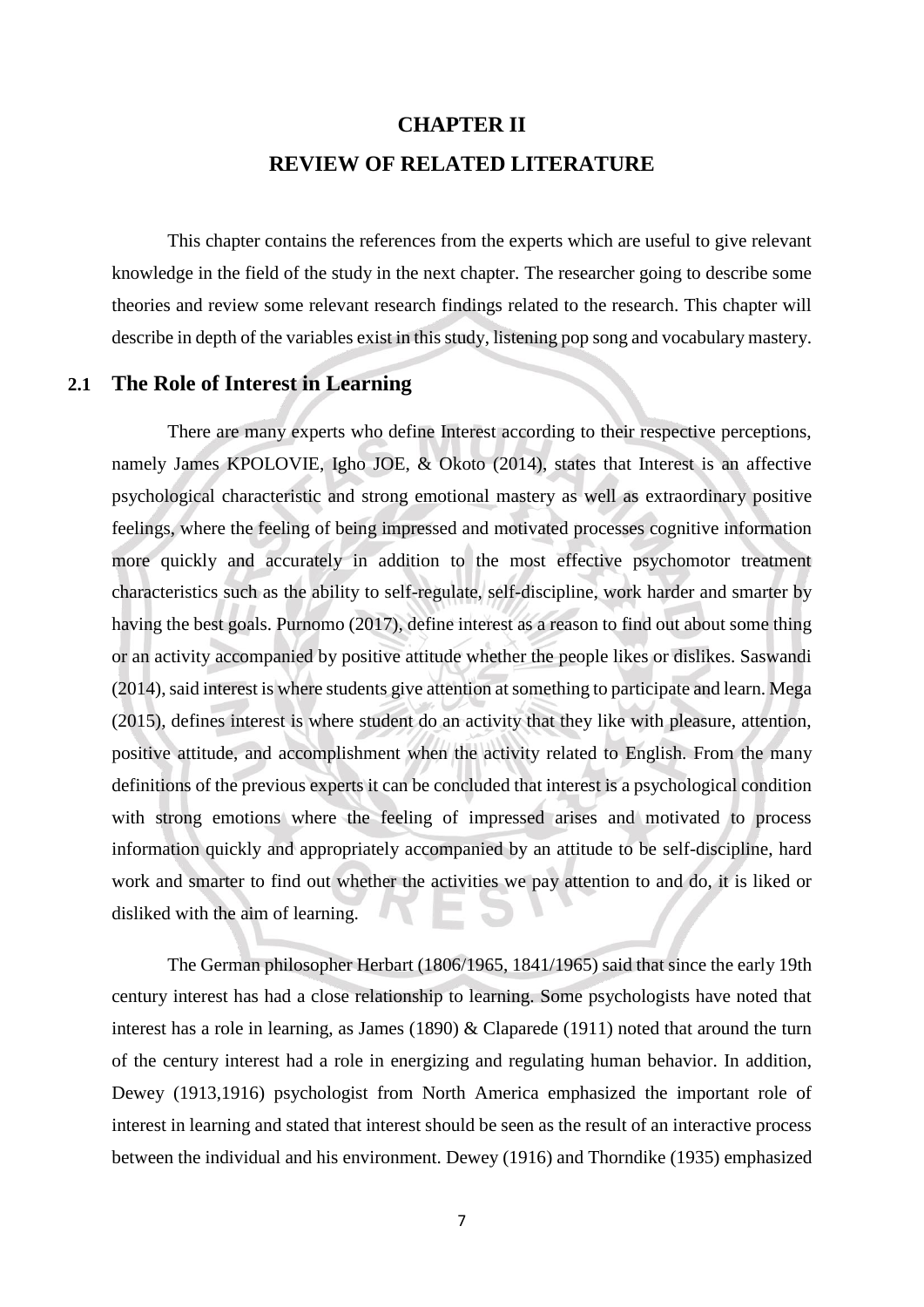that learning is not only influenced by personal interest but also interest in tasks and objects. Bartlett (1932) also said that interest plays a major role as a human reminder. There have been many scientists who acknowledge this role, but only a few who show the importance of this role (Hidi, 1990).

#### **2.2 Pop Song as a Listening Media EFL**

Songs are short musical compositions for human voices that include words or lyrics inside (Richard, 2002). Meanwhile, according to Griffee as quoted in Rosova (2007) the song is a piece of music that someone sings through words. The song is also defined as an extraordinary language unit because only in a few rhythms there are already culture, vocabulary, listening, grammar, and several other language skills in it (Yusnita, 2018). At this present time, listening to songs is a hobby of all people, especially students, because song can be good entertainment in boring activities (Yusnita, 2018). A song is usually perfected and enhanced with musical instruments. This also means that we enjoy listening to songs because emotions and values sometimes emerge from the touch of musical instruments making songs more preferred than poetry (Kayyis, 2015). It is strengthened by (Yusnita, 2018) argument that song feels more interesting than other activities is because the song can affect students' moods and behaviour, it can also be used to energize, relax, inspire, and focus attention.

There are so many song genres in this world, one of them is pop song. This pop song comes from pop music, where the term pop comes from the abbreviation "popular" (Kayyis, 2015). Pop song lyrics are made to convey feelings, emotions, and thoughts (Kim & Kang, 2015). From several song genres, pop songs are one of the most popular song genres by many people. It is evident from the facts revealed by several experts, including from Rojek (2011) that pop is the genre of music most preferred by many people than other types of genres such as blues, folk country, heavy metal, rock, rap, and techno. And also Hendrawaty (2019) said that of the many existing song genres, pop songs are commercial recorded music that is often listened by young people. Besides that, Iqbal (2018) also stated that English Pop songs are always listened to by people, because the genre can give a good feeling and can represent the feelings of the listener.

Pop songs are very effective to use by EFL students as a listening media, because English pop songs can not only be heard anywhere, but English pop songs can also be listened anytime in spare time, while waiting for class, or even while studying. English pop songs can also help EFL students feel more confident and enjoy learning English both at home and in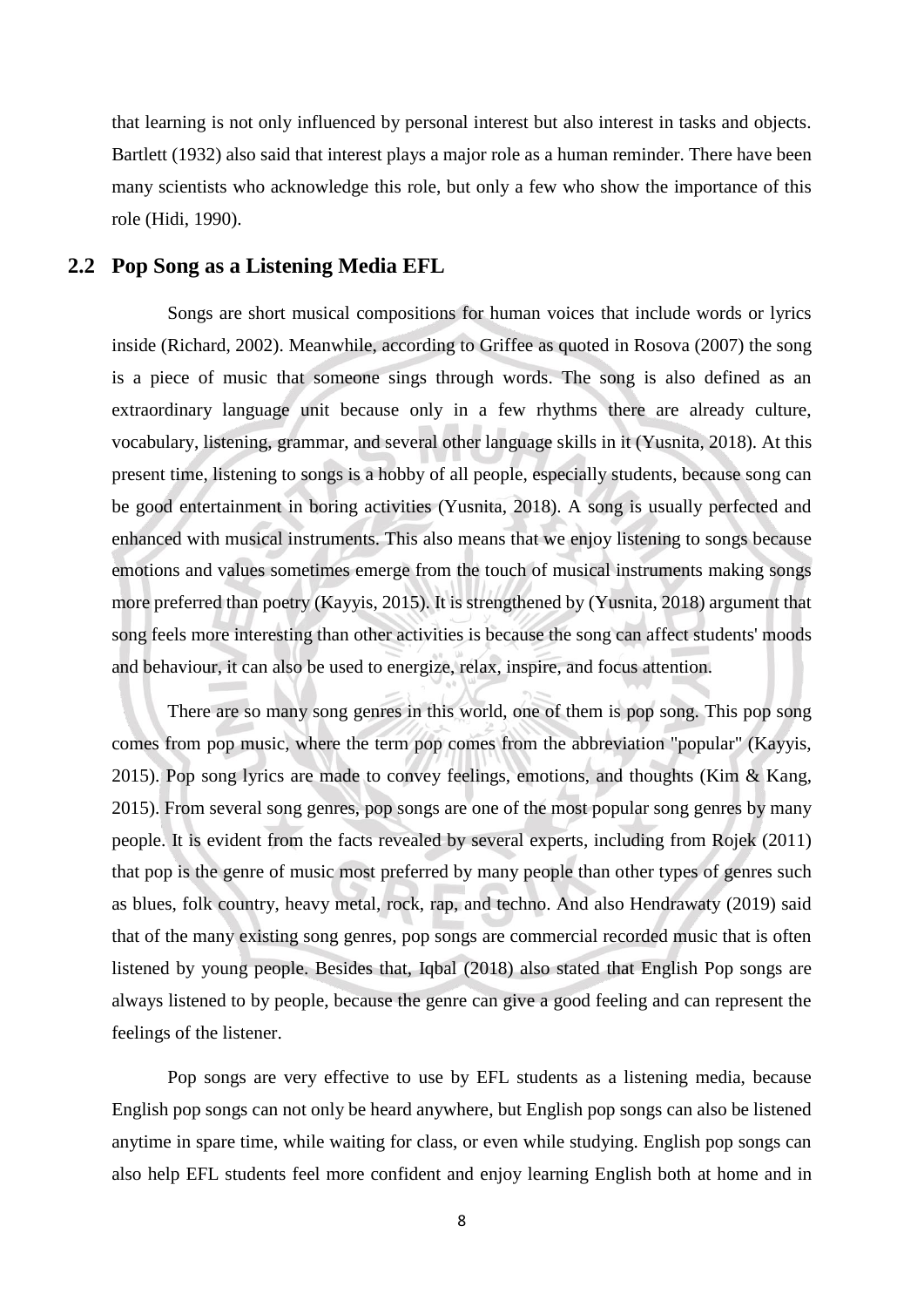class. Kim & Kang (2015) show that English pop songs can increase students 'interest and motivation to learn English, and even students' English scores increase three times more. Because the popularity of pop songs has the potential to motivate students to learn languages (Hendrawaty, 2019). In addition, listening to English pop songs can also improve students' vocabulary understanding and vocabulary mastery. Evidenced by research conducted by Limbong (2012), Gilles, Andre, Dye & Pfannenstiel (1998) shows that every student listening to a new song, students will learn the concepts and meanings of words they encounter in song lyrics.

#### **2.3 How to Test Vocabulary Mastery**

Thornbury (2002) states that in mastering vocabulary, students must have a comprehensive knowledge of vocabulary, including meaning, oral form, written form, grammatical behaviour, word derivation, word collection, word register - spoken and written, connotation. or word associations, and word frequency.

In assessing students' vocabulary mastery, Schmitt and McCharty (1997) proved a way to measure the depth of vocabulary knowledge, namely by using receptive and productive knowledge. What is meant by receptive knowledge is that students are able to recognize and understand words that appear in a context. As for the meaning of productive knowledge, students are able to pronounce and use understood words in speaking and writing. Asyiah (2017) believes that measuring students' receptive vocabulary is more important because students will accept vocabulary first receptively.

The vocabulary size test is a receptive vocabulary test that is used to assess students 'vocabulary mastery, and to determine the size of students' vocabulary and to identify word families that students are familiar with by choosing the best definition of each word. The reason the researcher uses the vocabulary size test is to determine how much the learner is to having enough vocabulary after frequently listening to English pop songs.

## **2.4 Vocabulary Mastery for Junior High School**

Vocabulary in order to learn foreign language has a great contribution and unavoidable factors, because having a lot vocabulary would really help students mastering all four skills which is listening, speaking, reading, and writing. This is strengthened by (Tnanh Huyen & Thi Thu Nga, 2003 in Rouhani & Pourgharib, 2013) statement where factors that connect four